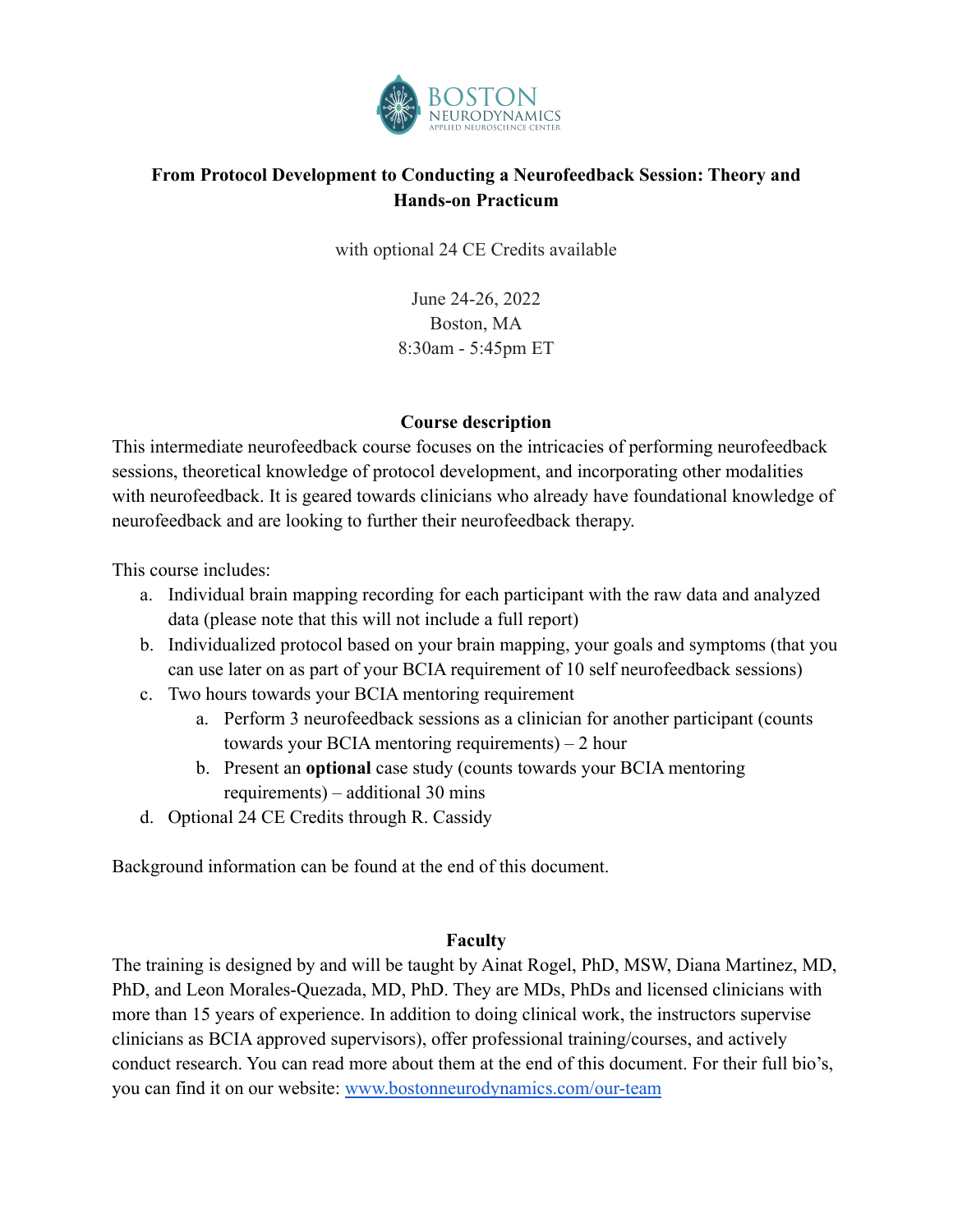

## **Logistics**

**Date:** Friday, June 24 - Sunday, June 26, 2022

**Time:** 8:30 am - 5:45 pm ET \*see [detailed agenda document](https://docs.google.com/document/d/16jM8TrgRDrKdi9O0Ic2xUdL13-xQ-DO8SBg5lRHK8-U/edit?usp=sharing) for daily schedule

**Location:** Hampton Inn & Suites Watertown Boston 25 Bond St, Watertown, MA 02472

**Cost:** \$1050 standard\* / \$950 early bird if paid in full by April 24th

\*The \$1050 cost includes an individualized brain mapping (a \$550 value) and two BCIA mentoring hours (a \$350 value)

\*\*Discount pricing available for Latinamerica, contact us for more details

**Registration:** To register, please fill out this form <https://forms.gle/qwJzsD8QmjHCDN9u7>

**Prerequisite:** This is an intermediate neurofeedback course. A prerequisite of a BCIA approved 36-hour Introduction to Neurofeedback Didactic Training or equivalent training is required.

**Target Audience:** Neurofeedback clinicians and technicians (includes Psychologists, Psychoanalysts, Psychiatrists, Social Workers, MFTs, Counselors, Substance Abuse Counselors, Occupational Therapists, Nurses, MD, chiropractic and other degrees in healthcare that have been pre-approved by BND and BCIA)

**Contact Information:** For questions or concerns, please contact us at info@bostonneurodynamics.com / (617) 855-9295

# **Learning Objectives**

The goals of this course are to:

- A. Interpret your own qEEG recording and analysis.
- B. Apply theoretical knowledge to develop individualized neurofeedback protocols based on a variety of factors (including a brain mapping).
- C. Demonstrate the ability to use neurofeedback equipment to successfully perform neurofeedback sessions.
- D. Design a neurofeedback protocol, determine its effectiveness, and identify any necessary adjustments.
- E. Explain the importance of a proactive approach and apply it while conducting a neurofeedback session.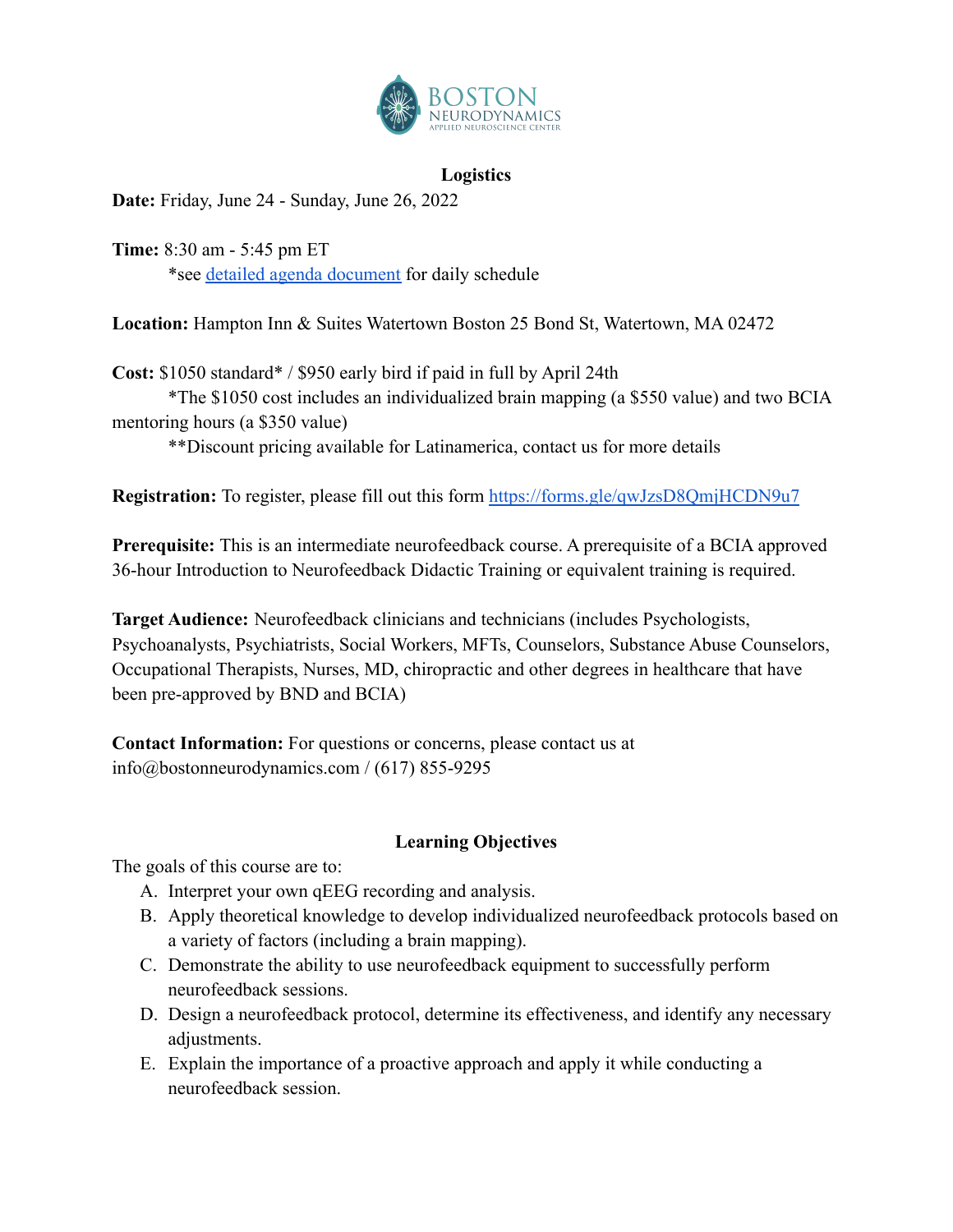

F. Integrate other neuroregulation modalities (such as biofeedback) with neurofeedback

\*See detailed [learning objectives document](https://docs.google.com/document/d/1-E7N0R6TgeVnccuDjNjtDc2mAEHHZcwF8DFO0468ymQ/edit?usp=sharing) for daily objectives.

# **Brain Mapping**

Receiving a brain mapping at Boston NeuroDynamics is included in the cost of the training. It is a standard qEEG where we will record from both eyes open and eyes closed, analyze the data, and provide you with the results. Times for the brain mapping recording will be on Wednesday 6/22, Thursday 6/23, or Friday 6/24 morning (you will miss about an hour during this part of the training). If you are traveling, we recommend coming the day before you want to do the brain mapping record.

If you would like to add an EPR recording (the brain's response to a cognitive stimulation, HBI analysis, and full typed report, the cost will be an additional \$400 and will have to be recorded ahead of time. There are only limited spaces for this. Please let us know if you want this ASAP, as we anticipate spots will fill up quickly.

If you prefer not to have a brain mapping, we can use a symptoms based assessment (the arousal assessment) to determine your protocol(s).

# **Certification Information**

**BCIA Mentoring Hours:** The training will provide you with some of the Biofeedback Certification International Alliances (BCIA) mentoring requirements for those who want to get Board Certified. For more information about the BCIA certification, use the following link: https://www.bcia.org/nf-entry-level

**CE Credits:** If you are interested in the optional 24 CE credits through R. Cassidy, you can register here:

\*More information about CE credits can be found at the end of this document.

Evaluations and Certificates are available by email and online following course completion at [www.ceuregistration.com](http://www.ceuregistration.com)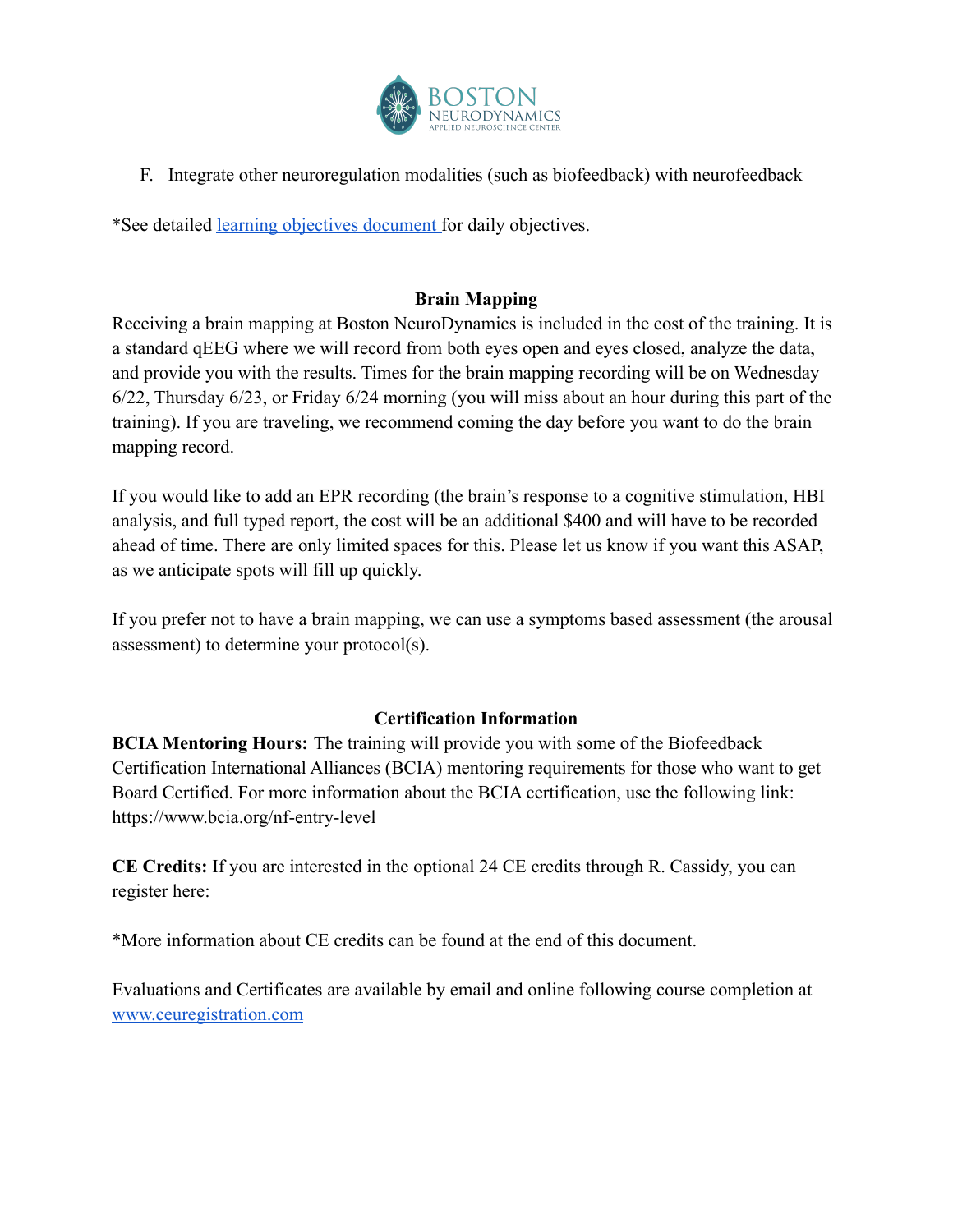

## **COVID-19 Precautions**

We will be in close contact during the training (especially the hand-on practicum) and want everyone to feel safe throughout the training. We are requiring everyone to provide proof of vaccination. Depending on the situation in June, additional precautions (such as wearing masks) may be put in place to keep us all safe.

While we hope that things do not get worse, we wanted to be upfront about the possibility of cancellations. **We highly recommend for you to make refundable / changeable travel arrangements.** If we do cancel the in-person option, we will reschedule for a later date (with no additional cost). However, we understand that you might not want to attend at a later time and would be happy to refund the tuition (minus the \$50 fee needed to secure the meeting space).

- 1. **Proof of Vaccination** -- please email/text Hilla a picture of your vaccination card
- 2. **Proof of Negative COVID test and no symptoms** -- we are asking everyone to take an at home COVID test the morning the training begins (June 24, 2022) that comes out negative, as well as having no symptoms. Please email/text Hilla a picture of the negative results and certification of having no symptoms before 8am on June 24, 2022.

## **Cancellation Policy**

All payments will be fully refunded if the cancellation is made 4 weeks prior to the training, with a \$50 processing fee. Cancellations made less than 4 weeks, but more than 5 days before the training can be refunded at 50% or fully credited towards the next workshop. Cancellations made 5 days or fewer before class cannot be refunded or credited. In the situation that you are sick or test positive for COVID-19, you can either (a) defer your tuition to attend the next training and receive a complementary 1 hour mentoring session or (b) be refunded the tuition cost minus the \$50 needed to secure the meeting space.

Boston NeuroDynamics reserves the right to cancel. Should it be necessary, we will reschedule the training for a future date. If you would like to defer your tuition to attend the next training you will receive a complementary 1 hour mentoring session, otherwise all payments will be fully refunded. We cannot be held responsible for restricted or non-refundable airfares.

# **Disclosure Statement**

There is no conflict of interest or commercial support for this program.

\*For questions or concerns, please email us at info@bostonneurodynamics.com or call/text at (617) 855-9295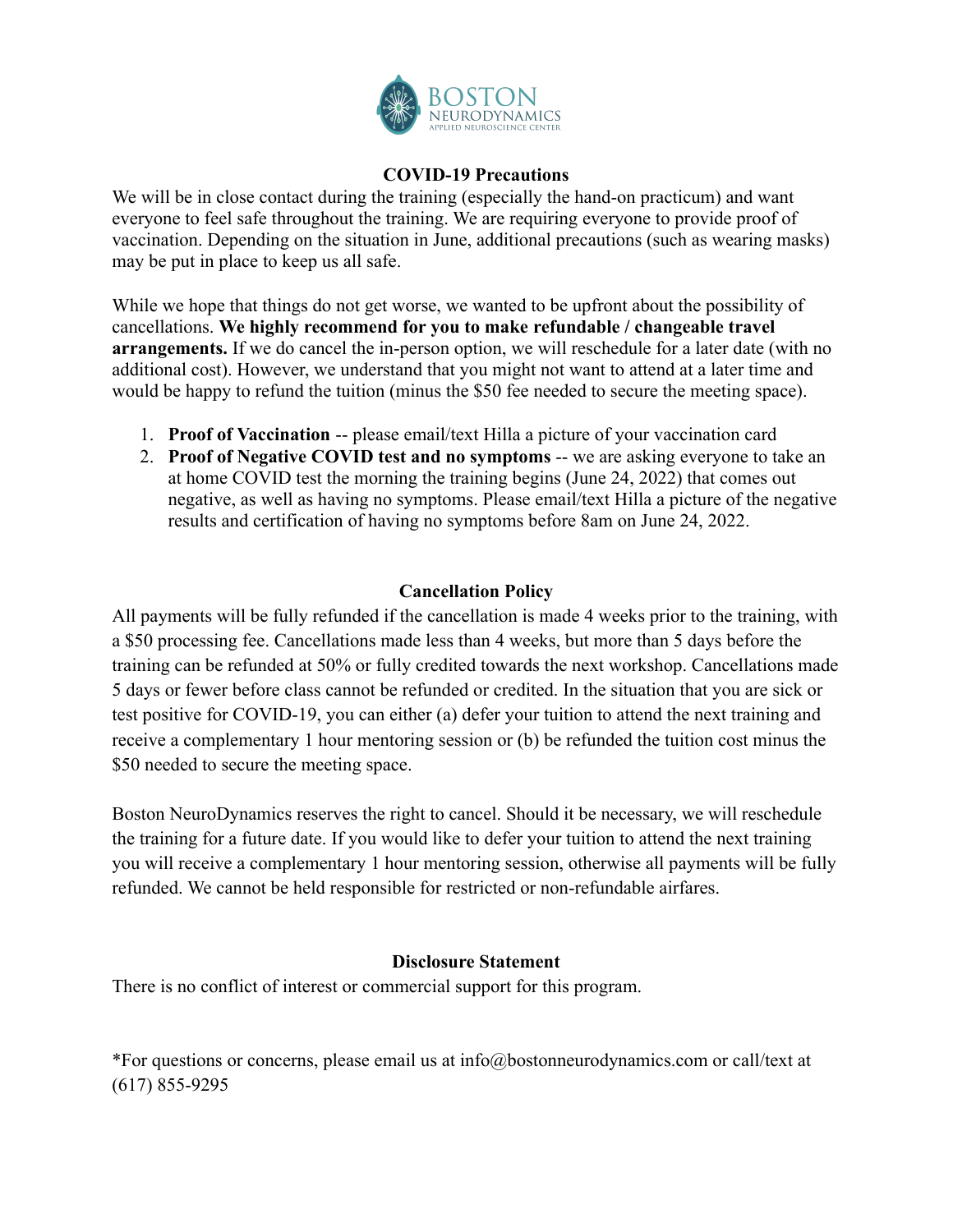

#### **Faculty Bio's**

## **AINAT ROGEL, PHD, MSW, BCN, LICSW (she/her)**

Ainat is the co-founder and co-director of Boston Neurodynamics, where she practices neurofeedback, performs and analyzes brain mapping (qEEG), trains and supervises neurofeedback practitioners, and mentors student interns. Ainat specializes in PTSD, trauma, developmental trauma, dissociation and the many other diagnoses related to developmental trauma. She is passionate about educating, collaborating, sharing data and knowledge, and doing research. Ainat currently serves as the president of ISNR (International Society of Neurofeedback and Research) Board of Directors. Ainat has a PhD in Computer Science and Neurobiology, MSW in social work, a licensed independent clinical social worker (LICSW), and a BCIA certified neurofeedback (BCN) provider and supervisor. Ainat is also fluent in Hebrew.

## **DIANA MARTINEZ, MD, PHD, LMCH, BCN (she/her)**

Diana is the co-founder and co-director of Boston NeuroDynamics, where she provides neurofeedback/biofeedback to clients, performs and analyzes brain mappings (qEEG), teaches neurofeedback courses, and supervises clinicians around the world. She is a medical doctor with a specialty in Neurorehabilitation. She has 17 years of experience treating patients with severe brain injuries and developmental delays around the world and developed, along with other professionals, an integrative intervention to rehabilitated neurological conditions including neurofeedback and other non-invasive brain stimulation techniques. Since 2012, she has been the CEO of Neocemod a Neuromodulation Center in Mexico City and Aguascalientes, Mexico and currently serves as the secretary of ISNR (International Society of Neurofeedback and Research) Board of Directors.

Diana is also fluent in Spanish.

#### **LEON MORALES-QUEZADA, MD, PHD, BCN (he/his)**

Dr. Leon Morales-Quezada is a physician-scientist with experience in neurocognitive rehabilitation, noninvasive neuromodulation, applied psychophysiology, and technology development for neurological rehabilitation. Dr. Morales-Quezada received his MD degree from Universidad Autonoma de Aguascalientes and completed clinical training in emergency medicine and intensive care. He is currently a Research Faculty from Spaulding Rehabilitation Research Institute and fellow from the Ellen R. and Melvin J. Gordon Center for the Cure and Treatment of Paralysis. Dr. Morales-Quezada research interests focus on noninvasive neuromodulation, the placebo effect, and technology development applied in rehabilitation and behavioral medicine.

Leon is also fluent in Spanish.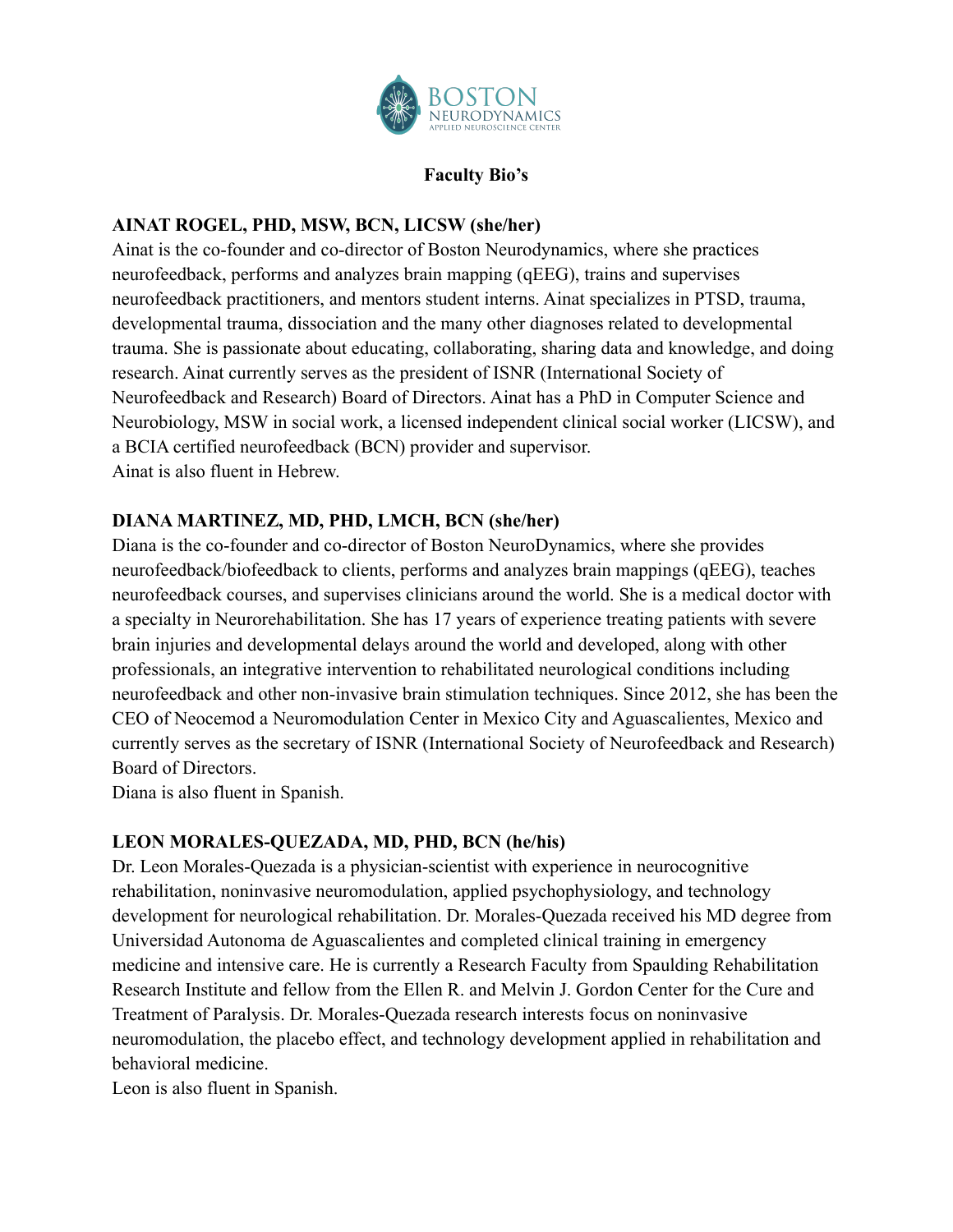

#### **Background Information**

Neurofeedback training (NFT) is a non-pharmaceutical, non-invasive, self-regulation technique in which the individual learns to alter the electrical activity of the brain. NFT can reinforce the desired activity by providing real-time positive feedback. This enables the brain to learn to regulate its activity, which can positively improve cognitive, physical, and emotional functioning.

Developing an individualized and targeted NFT protocol is a major component in the success of the NFT. While a successful protocol will improve the client's condition, the "wrong" protocol can cause negative side effects. In this course, we will dive deeper into the different components when developing an individualized protocol. Specifically, we will use data from the participants' brain mappings (if you choose to have this done), as well as research, goals, and our experience, to determine successful protocols. Throughout the three days and multiple neurofeedback sessions, we will track the effectiveness of the protocol and learn how to adjust it if needed.

Another major component of neurofeedback training is when the clinician uses a proactive approach during each session. In this course, we will learn to correlate the brain activities to the mental state of the client and practice using this approach.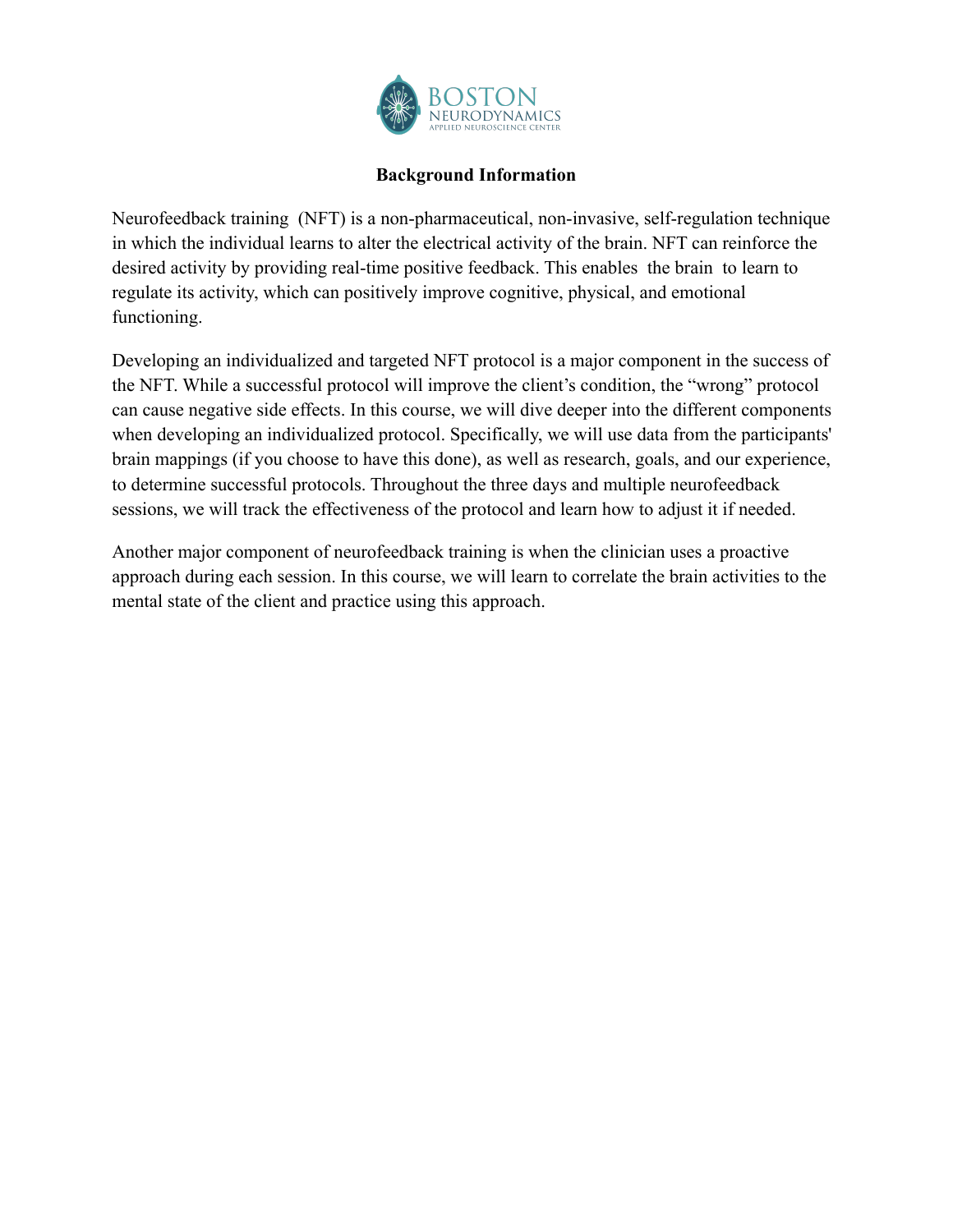

## **CE Language Live In Person**

From Protocol Development to Conducting a Neurofeedback Session: Theory and Hands-on Practicum Watertown, MA  $6/24/22 - 6/26/22$ AINAT ROGEL, PHD, MSW, BCN, LICSW, DIANA MARTINEZ, MD, PHD, LMCH, BCN and LEON MORALES-QUEZADA, MD, PHD, BCN

Cosponsored by R. Cassidy Seminars, P.O. Box 14473, Santa Rosa, CA 95402

#### **Satisfactory Completion**

Participants must have paid tuition fee, signed in and out each day, attended the entire seminar, and completed an evaluation in order to receive a certificate. Failure to sign in or out each day will result in forfeiture of credit for the entire course. No exceptions will be made. Partial credit is not available. Links to Evaluations and Certificates will be emailed and also available following course completion at [www.ceuregistration.com](http://www.ceuregistration.com)

## **Psychologists**

**NY:** R. Cassidy Seminars is recognized by the New York State Education Department's State Board for Psychology as an approved provider of continuing education for licensed psychologists #PSY-0018.

**24 clock** hours. Live in-person.

# **Psychoanalysts**

**NY:** R. Cassidy Seminars is recognized by the New York State Education Department's State Board for Mental Health Practitioners as an approved provider of continuing education for licensed psychoanalysts. #P-0005. 24 clock hours. Live in-person.

#### **Social Workers**

**CA and Other States:** Most states accept continuing education courses offered by either CE Sponsors for APA, (which R. Cassidy Seminars is) or will accept the approval of other state licensing boards of the same license type. Some states, either do not require pre-approval of courses, or will allow licensees to retroactively file for course approval themselves. Check with your board to obtain a final ruling.

**IL-SWs**: Illinois Dept of Professional Regulation, Approved Continuing Education Sponsor, #159.000782. 24 hours.

**NY:** R. Cassidy Seminars is recognized by the New York State Education Department's State Board for Social Work as an approved provider (#0006) of continuing education for licensed social workers.

This program is approved 24 contact hours Live in-person.

**OH:** Provider approved by the Ohio Counselor, Social Worker and Marriage and Family Therapist Board for 24 clock hours, #RCST110701

# **Counselors/Marriage and Family Therapists**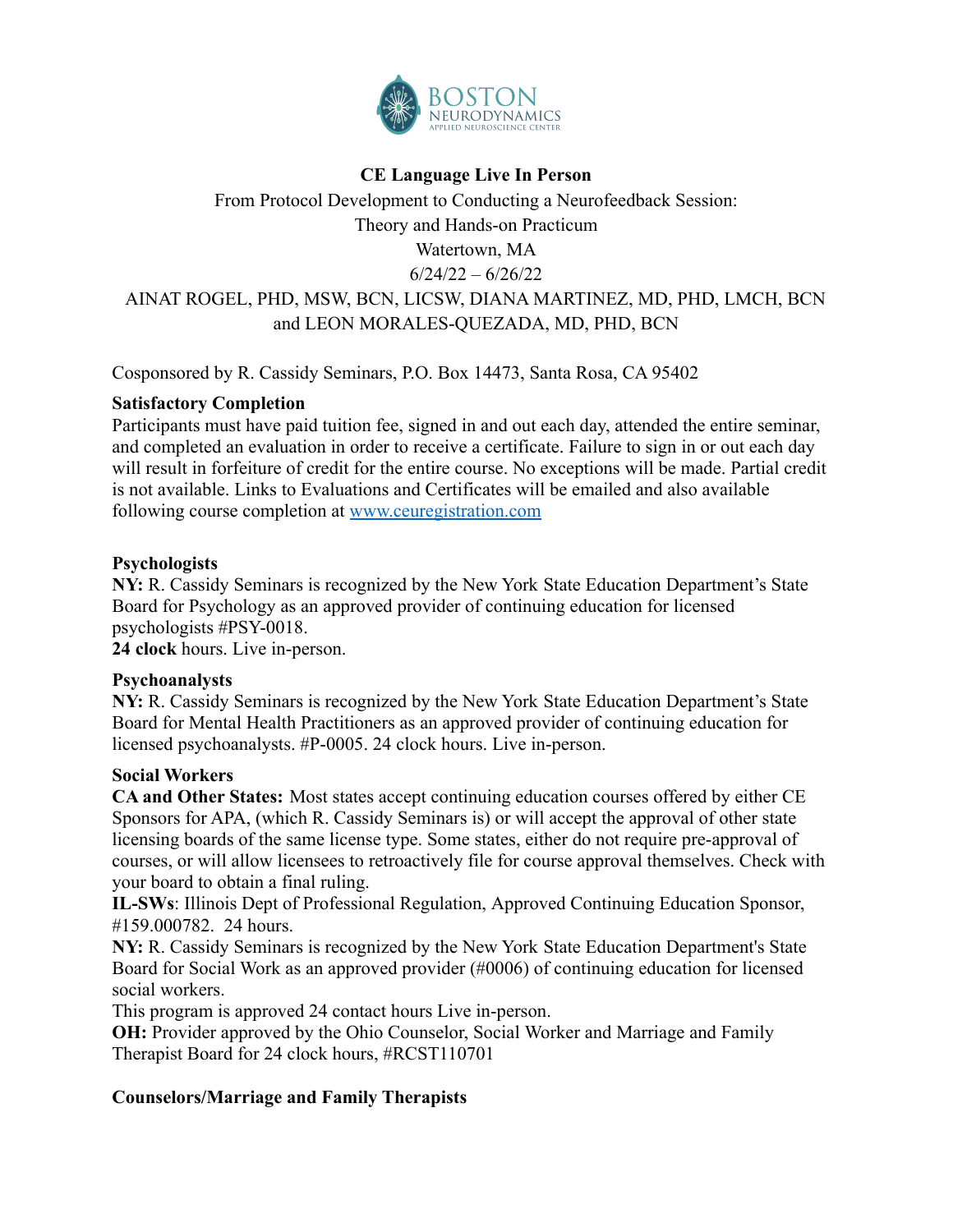

**CA and Other States:** Most states accept continuing education courses offered by either CE Sponsors for APA, (which R. Cassidy Seminars is) or will accept the approval of other state licensing boards of the same license type. Some states, either do not require pre-approval of courses, or will allow licensees to retroactively file for course approval themselves. Check with your board to obtain a final ruling.

**IL-MFTs:** Illinois Dept of Professional Regulation, Approved Continuing Education Sponsor, #168-000141. 24 hours.

**NY-LMHCs:** R. Cassidy Seminars is recognized by the New York State Education Department's State Board of Mental Health Practitioners as an approved provider of continuing education for licensed mental health counselors. #MHC-0015. 24 contact hours. Live in-person.

**NY-LMFTs:** R. Cassidy Seminars is recognized by the New York State Education Department's State Board of Mental Health Practitioners as an approved provider of continuing education for licensed marriage and family therapists. #MFT-0011. 24 contact hours. Live in-person. **OH:** Provider approved by the Ohio Counselor, Social Worker and Marriage and Family

Therapist Board for 24 clock hours, #RCST110701

**TX:** Approved CE Sponsor through the Texas State Board of Examiners of Marriage & Family Therapists. Provider #151 **24 CE** hours.

#### **Creative Arts Therapists**

**NY:** R. Cassidy Seminars is recognized by the New York State Education Department's State Board of Mental Health Practitioners as an approved provider of continuing education for licensed creative arts therapists, #CAT-0005. 24 contact hours. Live in-person.

#### **Chemical Dependency Counselors**

**CA:** Provider approved by CCAPP, Provider #4N-00-434-0224 for 24 CEHs. CCAPP is an ICRC member which has reciprocity with most ICRC member states.

**TX:** Provider approved by the TCBAP Standards Committee, Provider No. 1749-06, 24 hours general. Expires 3/31/2021. Complaints about provider or workshop content may be directed to the TCBAP Standards Committee, 1005 Congress Avenue, Ste. 460, Austin, Texas 78701, Fax Number (512) 476-7297.

#### **Educators**

**TX:** R. Cassidy Seminars is an approved provider with the Texas Education Agency CPE# 501456. This course is 24 CE Hours.

# **Nurses**

**CA:** Provider approved by the CA Board of Registered Nursing, Provider #CeP12224, for 24 contact hours

**Disability Access** - If you require ADA accommodations, please contact our office 30 days or more before the event. We cannot ensure accommodations without adequate prior notification.

**Please Note:** Licensing Boards change regulations often and while we attempt to stay abreast of their most recent changes, if you have questions or concerns about this course meeting your specific board's approval, we recommend you contact your board directly to obtain a ruling.